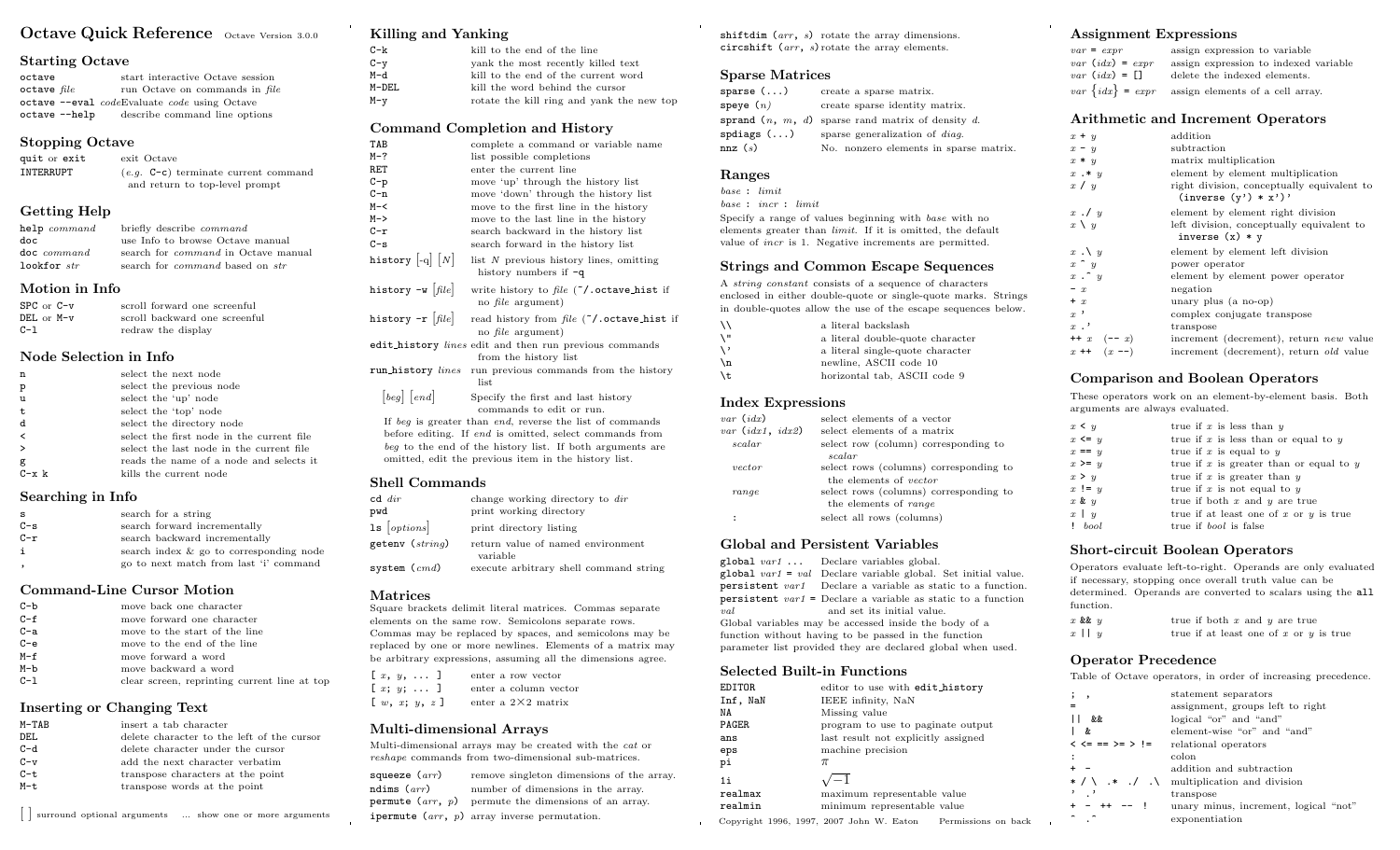## Paths and Packages

| path                | display the current Octave function path. |
|---------------------|-------------------------------------------|
| pathdef             | display the default path.                 |
| addpath $\it (dir)$ | add a directory to the path.              |
| EXEC_PATH           | manipulate the Octave executable path.    |
| pkg list            | display installed packages.               |
| $pkg$ load $pack$   | Load an installed package.                |

## Cells and Structures

| $var$ . field = $\dots$              | set a field of a structure.                                                       |
|--------------------------------------|-----------------------------------------------------------------------------------|
| $var\{idx\}$ =                       | set an element of a cell array.                                                   |
| cellfun $(f, c)$<br>fieldnames $(s)$ | apply a function to elements of cell array.<br>returns the fields of a structure. |

## Statements

#### for *identifier* =  $expr$  stmt-list endfor

Execute stmt-list once for each column of expr. The variable identifier is set to the value of the current column during each iteration.

#### while (condition) stmt-list endwhile

Execute stmt-list while condition is true.

| break    | exit innermost loop               |
|----------|-----------------------------------|
| continue | go to beginning of innermost loop |
| return   | return to calling function        |

## if (condition) if-body else else-body endif

Execute if-body if condition is true, otherwise execute elsebody.

if (condition) if-body elseif (condition) elseif-body endif Execute if-body if condition is true, otherwise execute the elseif-body corresponding to the first elseif condition that is true, otherwise execute else-body.

Any number of elseif clauses may appear in an if statement.

#### unwind protect body unwind protect cleanup cleanup end

Execute body. Execute cleanup no matter how control exits body.

try body catch cleanup end

Execute body. Execute cleanup if body fails.

## Strings

| stromp $(s, t)$         | compare strings                                                |
|-------------------------|----------------------------------------------------------------|
| strcat $(s, t, \ldots)$ | concatenate strings                                            |
| regexp $(str, pat)$     | strings matching regular expression                            |
|                         | <b>regexprep</b> (str, pat, rep) Match and replace sub-strings |

# Defining Functions

| function $[ret-list] function-name [(arg-list)]$                                                                                                                                                                                    |  |  |                                                               |  |
|-------------------------------------------------------------------------------------------------------------------------------------------------------------------------------------------------------------------------------------|--|--|---------------------------------------------------------------|--|
| $function$ -body                                                                                                                                                                                                                    |  |  |                                                               |  |
| endfunction                                                                                                                                                                                                                         |  |  |                                                               |  |
| $\overline{a}$ . The contract contract of the contract of the contract of the contract of the contract of the contract of the contract of the contract of the contract of the contract of the contract of the contract of the contr |  |  | ret-list may be a single identifier or a comma-separated list |  |

of identifiers delimited by square-brackets. arg-list is a comma-separated list of identifiers and may be

```
empty.
```
## Function Handles

| $Q$ func               | Define a function handle to func.                                               |
|------------------------|---------------------------------------------------------------------------------|
|                        | $\mathcal{Q}(var1, \ldots)$ expr Define an anonymous function handle.           |
|                        | str2func $(str)$ Create a function handle from a string.                        |
| functions              | Return information about a function                                             |
| (handle)               | handle.                                                                         |
|                        | func2str (handle) Return a string representation of a                           |
|                        | function handle.                                                                |
|                        | handle $(arg1, \ldots)$ Evaluate a function handle.                             |
|                        | feval $(\text{func}, \text{arg1}, \text{Evaluate a function handle or string})$ |
| $\ldots$               | passing remaining args to func                                                  |
|                        | Anonymous function handles take a copy of the variables in                      |
| the current workspace. |                                                                                 |
|                        |                                                                                 |

## Miscellaneous Functions

| eval ( $str)$             | evaluate <i>str</i> as a command                        |
|---------------------------|---------------------------------------------------------|
|                           | $error (message)$ print message and return to top level |
|                           | warning $(message)$ print a warning message             |
| $\texttt{clear}\ pattern$ | clear variables matching pattern                        |
| exist $(\mathit{str})$    | check existence of variable or function                 |
| who, whos                 | list current variables                                  |
| whos $var$                | details of the variable var                             |
|                           |                                                         |

# Basic Matrix Manipulati

|                                                       | Basic Matrix Manipulations                                                                                                                          |
|-------------------------------------------------------|-----------------------------------------------------------------------------------------------------------------------------------------------------|
| rows $(a)$<br>columns $(a)$<br>all $(a)$<br>any $(a)$ | return number of rows of a<br>return number of columns of a<br>check if all elements of a nonzero<br>check if any elements of $a$ nonzero           |
| find $(a)$<br>sort $(a)$<br>sum $(a)$<br>prod $(a)$   | return indices of nonzero elements<br>order elements in each column of a<br>sum elements in columns of $a$<br>product of elements in columns of $a$ |
| min (args)<br>max $(args)$<br>rem $(x, y)$            | find minimum values<br>find maximum values<br>find remainder of $x/y$                                                                               |
|                                                       | <b>reshape</b> $(a, m, n)$ reformat a to be m by n<br>$diag(v, k)$ create diagonal matrices                                                         |
|                                                       | linspace $(b, l, n)$ create vector of linearly-spaced elements<br>logspace $(b, l, n)$ create vector of log-spaced elements                         |
| eye $(n, m)$<br>zeros $(n, m)$                        | create $n$ by $m$ identity matrix<br>ones $(n, m)$ create <i>n</i> by <i>m</i> matrix of ones<br>create <i>n</i> by <i>m</i> matrix of zeros        |

rand  $(n, m)$  create n by m matrix of random values

## Linear Algebra

| chol $(a)$      | Cholesky factorization                   |
|-----------------|------------------------------------------|
|                 |                                          |
| det(a)          | compute the determinant of a matrix      |
| eig $(a)$       | eigenvalues and eigenvectors             |
| expm(a)         | compute the exponential of a matrix      |
| hess $(a)$      | compute Hessenberg decomposition         |
| inverse $(a)$   | invert a square matrix                   |
| norm $(a, p)$   | compute the $p$ -norm of a matrix        |
| piny $(a)$      | compute pseudoinverse of $a$             |
| qr $(a)$        | compute the QR factorization of a matrix |
| rank $(a)$      | matrix rank                              |
| sprank $(a)$    | structural matrix rank                   |
| schur $(a)$     | Schur decomposition of a matrix          |
| svd $(a)$       | singular value decomposition             |
| syl $(a, b, c)$ | solve the Sylvester equation             |

## Equations, ODEs, DAEs, Quadrature

| *fsolve                                                                                        | solve nonlinear algebraic equations                                                                                                   |
|------------------------------------------------------------------------------------------------|---------------------------------------------------------------------------------------------------------------------------------------|
| *lsode                                                                                         | integrate nonlinear ODEs                                                                                                              |
| *dassl                                                                                         | integrate nonlinear DAEs                                                                                                              |
| *quad                                                                                          | integrate nonlinear functions                                                                                                         |
|                                                                                                | <b>perror</b> $(nm, code)$ for functions that return numeric codes,<br>print error message for named function<br>and given error code |
| * See the on-line or printed manual for the complete list of<br>arguments for these functions. |                                                                                                                                       |

# Signal Processing

| fft $(a)$          | Fast Fourier Transform using FFTW  |
|--------------------|------------------------------------|
| ifft $(a)$         | inverse FFT using FFTW             |
| freqz $(args)$     | FIR filter frequency response      |
| filter $(a, b, x)$ | filter by transfer function        |
| conv $(a, b)$      | convolve two vectors               |
| hamming $(n)$      | return Hamming window coefficients |
| hanning $(n)$      | return Hanning window coefficients |

## Image Processing

| colormap $(map)$        | set the current colormap           |
|-------------------------|------------------------------------|
| gray2ind $(i, n)$       | convert gray scale to Octave image |
| image $(imq, zoom)$     | display an Octave image matrix     |
| imagesc $(imq, zoom)$   | display scaled matrix as image     |
| imread $(\text{file})$  | load an image file                 |
| imshow $(imq, map)$     | display Octave image               |
| imshow $(i, n)$         | display gray scale image           |
| imshow $(r, q, b)$      | display RGB image                  |
| imwrite $(img, file)$   | write images in various file       |
|                         | formats                            |
| ind2gray $(imq, map)$   | convert Octave image to gray scale |
| ind2rgb $(imq, map)$    | convert indexed image to RGB       |
| rgb2ind $(r, q, b)$     | convert RGB to Octave image        |
| save a matrix to $file$ |                                    |

# C-style Input and Output

| fopen (name, mode)        | open file <i>name</i>                                    |
|---------------------------|----------------------------------------------------------|
| fclose $(\text{file})$    | close <i>file</i>                                        |
| printf $(fmt, \ldots)$    | formatted output to stdout                               |
| fprintf (file, $fmt$ , )  | formatted output to file                                 |
| sprintf $(fmt, \ldots)$   | formatted output to string                               |
| scanf $(fmt)$             | formatted input from stdin                               |
| fscanf ( $file, fmt$ )    | formatted input from file                                |
| sscanf $(str, fmt)$       | formatted input from <i>string</i>                       |
| fgets $(file, len)$       | read len characters from file                            |
| fflush $file)$            | flush pending output to file                             |
| ftell $(\text{file})$     | return file pointer position                             |
| frewind $(file)$          | move file pointer to beginning                           |
| freport                   | print a info for open files                              |
| fread (file, size, prec)  | read binary data files                                   |
| fwrite (file, size, prec) | write binary data files                                  |
| feof $(file)$             | determine if pointer is at EOF                           |
|                           | A file may be referenced either by name or by the number |

by the number returned from fopen. Three files are preconnected when Octave starts: stdin, stdout, and stderr.

## Other Input and Output functions

save file var  $\dots$  save variables in file

**load**  $file$  load variables from  $file$ <br>**disp**  $(var)$  display value of  $var$  to display value of  $var$  to screen